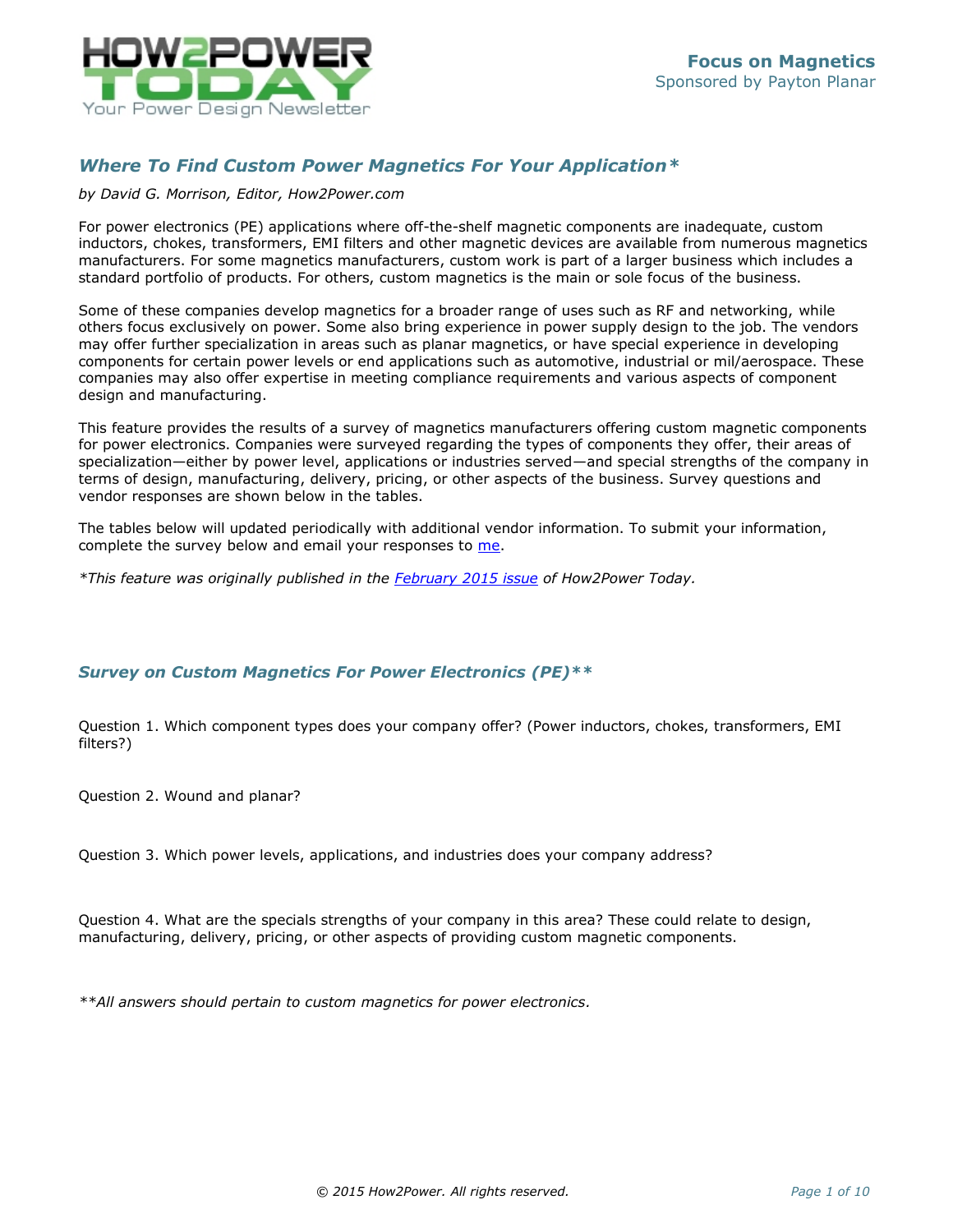

#### *Vendor Responses*

# **Survey question 1. Which component types does your company offer? (Power inductors, chokes, transformers, EMI filters?) Survey question 2. Wound and planar?**

Table 1. Vendor responses to questions above.

| <b>Manufacturer</b>          | <b>Component types offered for PE</b>                                                                                                                                                                                                                                                                                                                                                                                         | <b>Wound and</b><br>planar?                                                                                  |
|------------------------------|-------------------------------------------------------------------------------------------------------------------------------------------------------------------------------------------------------------------------------------------------------------------------------------------------------------------------------------------------------------------------------------------------------------------------------|--------------------------------------------------------------------------------------------------------------|
| <b>BI Technologies</b>       | All of the above (power inductors, chokes, transformers, EMI<br>filters). A wide variety of through hole and surface mount,<br>both from customer designs as well as our solutions based<br>on their parameters.                                                                                                                                                                                                              | Wound for now.<br>Planar parts are in<br>the development<br>stage.                                           |
| Champs<br>Technologies       | Mostly transformers and power inductors.                                                                                                                                                                                                                                                                                                                                                                                      | Yes <sup>A</sup>                                                                                             |
| Coilcraft                    | Surface-mount and through-hole power inductors, coupled<br>inductors, high-temp/automotive-grade inductors, inductors<br>for Class D, non-magnetic power inductors, toroid<br>magnetics, flyback transformers, high-isolation<br>transformers, PoE magnetics, planar magnetic, current<br>sensors, common-mode chokes, EMI filters, etc.                                                                                      | Yes                                                                                                          |
| Cramer Coil &<br>Transformer | Flyback transformers, inductors, chokes, through hole and<br>surface mount, and isolation transformers.                                                                                                                                                                                                                                                                                                                       | Yes                                                                                                          |
| Gowanda<br>Electronics       | We offer custom solutions in all these component types<br>(power inductors, chokes, transformers, EMI filters?) both<br>surface mount and thru hole.                                                                                                                                                                                                                                                                          | Wound only                                                                                                   |
| <b>ICE Components</b>        | All of the above (power inductors, chokes, transformers, EMI<br>filters).                                                                                                                                                                                                                                                                                                                                                     | Yes, if planar refers<br>to low profile. No, if<br>planar refers to<br>integrated into the<br>circuit board. |
| Magnetic Design<br>Labs      | Power transformers, inductors, chokes and specialty<br>magnetics like magnetic amplifiers & LVDT linear<br>displacement transducers.                                                                                                                                                                                                                                                                                          | Yes                                                                                                          |
| Payton Planar                | Payton's business model is 99% custom. Payton will design<br>the best possible solution for the application using planar<br>magnetics or conventional magnetics or a combination of<br>the two. Customer specs and expectations determine which<br>approach is used. Specs that drive the type of design are<br>temperature, cooling of the magnetics and switching<br>frequency. Expectations are size, cost and efficiency. | Yes                                                                                                          |
| Precision                    | Power Inductors<br>$\bullet$<br>Reactors<br>PFC inductors<br>Common-mode chokes<br>Differential-mode chokes<br>High-frequency transformers<br>Line-frequency transformers<br>Current-sense transformers                                                                                                                                                                                                                       | Primarily wound<br>magnetics                                                                                 |
| <b>Premier Magnetics</b>     | Transformers, inductors, filters, common-mode chokes, dc-                                                                                                                                                                                                                                                                                                                                                                     | Bobbin, toroidal, and<br>60-Hz laminated                                                                     |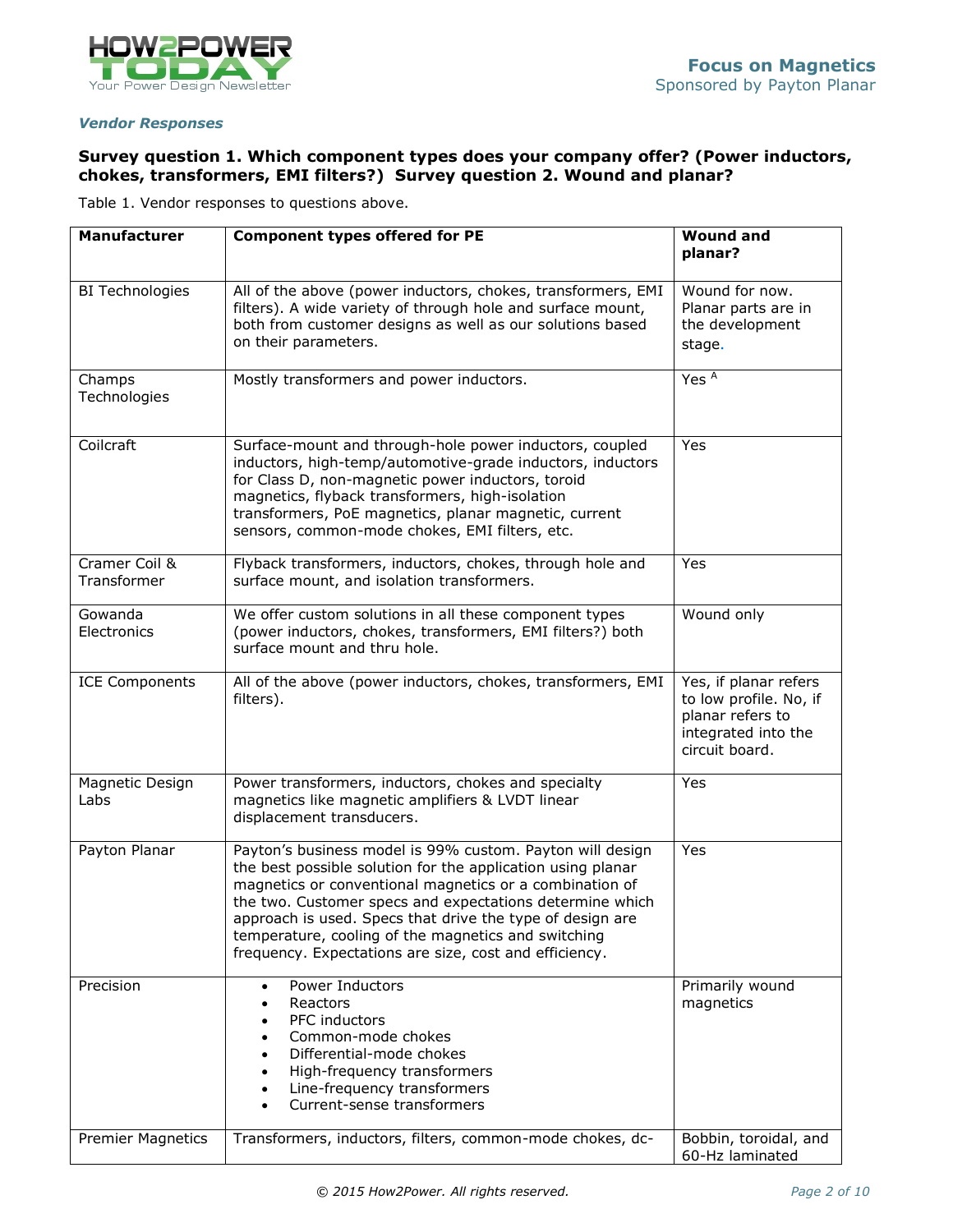

|                              | dc converters. <sup>B</sup>                                                                                                                                                                                                                         | steel wound                                            |
|------------------------------|-----------------------------------------------------------------------------------------------------------------------------------------------------------------------------------------------------------------------------------------------------|--------------------------------------------------------|
| <b>Pulse Electronics</b>     | All power magnetics are possible for custom component<br>requests including inductors, power transformers, gate-drive<br>transformers, common-mode chokes and current-sense<br>magnetics provided that they meet opportunity thresholds<br>for ROI. | Yes                                                    |
| Standex-Meder<br>Electronics | Planar transformers and inductors, current sense, low and<br>high-frequency transformers, and common-mode chokes.                                                                                                                                   | Yes                                                    |
| Vishay                       | Power inductors, chokes, transformers, EMI filters, and<br>telemetry coils.                                                                                                                                                                         | Yes                                                    |
| Wurth Electronics<br>Midcom  | All of the above (power inductors, chokes, transformers, EMI<br>filters).                                                                                                                                                                           | Bobbin wound and<br>toroidal; some<br>planar products. |

Notes:

A. Champs Technologies' forte is in planar and we leverage design wins in that area to open up opportunities for wound components. However, wound component solutions must be competitive from the standpoint of cost.

B. Premier Magnetics: In order to design a custom and cost-effective solution to meet the required efficiency level and a design that will comply with the necessary safety standards, leakage reduction, interwinding capacitance, temperature rise, power loss and other operational characteristics, we need to know what semiconductor chip they are using, the input voltage, output (current), physical space on PCB (max height/width), operating environment and any safety agency requirements (creepage/clearance) they need to meet.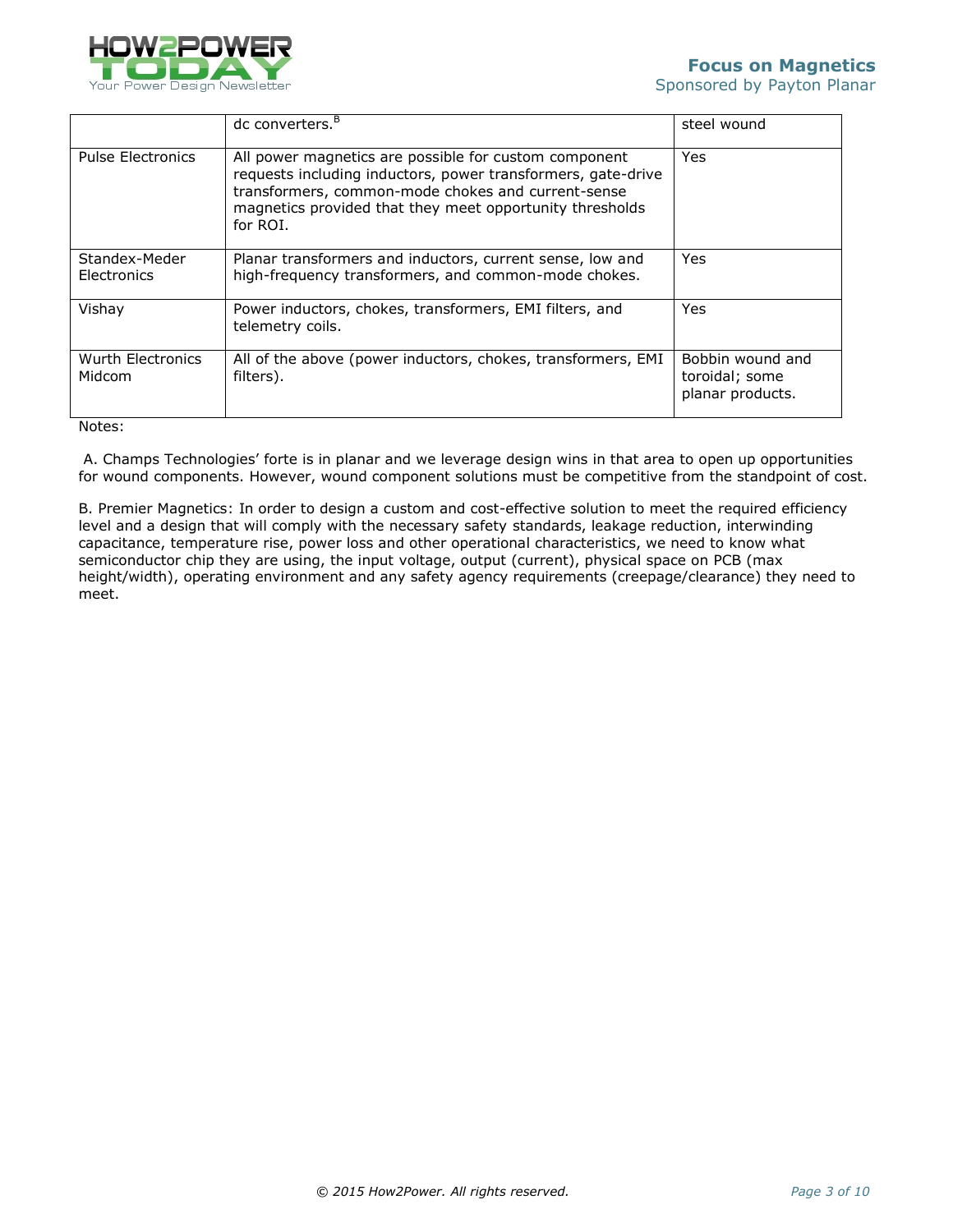

# **Survey question: Which power levels, applications, and industries does your company address?**

Table 2. Vendor responses to question above.

| Manufacturer                 | Power levels, applications and industries served in custom magnetics for PE                                                                                                                                                                                                                                                                                                                                                                                                                                                                                                                                                            |  |
|------------------------------|----------------------------------------------------------------------------------------------------------------------------------------------------------------------------------------------------------------------------------------------------------------------------------------------------------------------------------------------------------------------------------------------------------------------------------------------------------------------------------------------------------------------------------------------------------------------------------------------------------------------------------------|--|
| <b>BI Technologies</b>       | Typically 5 A and above. Applications across the board from automotive to industrial<br>to medical. No 50 or 60 Hz though.                                                                                                                                                                                                                                                                                                                                                                                                                                                                                                             |  |
| Champs<br>Technologies       | The predominant application space is telecom covering an input voltage range of 9<br>to 36, 18 to 72 or 36 to 72 V. Power levels range typically from 20 to 200 W. This<br>application space is mostly served by planar devices and standard inductors. As one<br>gets to higher power in the 600- to 1500-W level the transformer can be planar as<br>well but may often be a hybrid or wound component. Generally speaking the higher<br>the power level the more opportunities for customization as a key aspect of design<br>is getting the heat out and that task can be solved in innumerable ways.                              |  |
|                              | Another application space is offline or power factor corrected off line, where the<br>input voltage can range typically from 150 to 400 V. The industry here is much<br>broader. The device realization can be in the form of bias or housekeeping<br>transformers which can range from 2 to 5 W to main bus converter transformers,<br>which can range in power levels from 2 to 20 kW and supply dc bus to a system at<br>voltage levels of 28 V or 48 V typically.                                                                                                                                                                  |  |
|                              | Categories include wind, solar and automotive which use and exploit the same parts<br>but the power conversion topologies may differ and so the magnetics take on a<br>different mechanical and electrical design and as such are customized as well as<br>standard designs.                                                                                                                                                                                                                                                                                                                                                           |  |
| Coilcraft                    | We offer standard power inductors with current ratings ranging from milliamps to<br>100 A.                                                                                                                                                                                                                                                                                                                                                                                                                                                                                                                                             |  |
|                              | Our products are designed into a wide range of industries/applications including,<br>data/networking, solid state drives, building/factory automation equipment,<br>automotive, computing and telecommunications, portable/smart devices, IoT,<br>energy harvesting and others.                                                                                                                                                                                                                                                                                                                                                        |  |
| Cramer Coil &<br>Transformer | From single watt to kilo watts, we address a wide range of applications and<br>industries including appliances, lighting, medical, industrial control, building control,<br>automotive, alternative energy, and others.                                                                                                                                                                                                                                                                                                                                                                                                                |  |
| Gowanda<br>Electronics       | Power levels up to 1 kW. Communications, defense, aerospace and space.                                                                                                                                                                                                                                                                                                                                                                                                                                                                                                                                                                 |  |
| <b>ICE Components</b>        | SMPS transformer $\sim$ 3 kW<br>Off-line (50/60Hz) $\sim$ 600 W                                                                                                                                                                                                                                                                                                                                                                                                                                                                                                                                                                        |  |
|                              | Voltage regulator modules (VRMs), VRDs (embedded)<br>High-frequency, high-current switching power supplies; ac-dc converters<br>$\bullet$<br>Off-line switch-mode power supplies, conducted EMI filters<br>Dc-dc converters including synchronous buck and POL converters<br>Memory<br>Gate-drive transformers, isolated pulse and signal transformers<br>LED drivers, smart grid, energy harvesting, high power reactors, solar PV,<br>HV PFC, advanced power electronics, motor controls<br>Medical, industrial control, telecom, audio/class D, PCs/servers<br>Instrumentation, white goods, solar, LED lighting, electric vehicles |  |
| Magnetic Design<br>Labs      | Military/ruggedized and hi-rel/commercial. Power levels from 1 W up to 25 kVA.                                                                                                                                                                                                                                                                                                                                                                                                                                                                                                                                                         |  |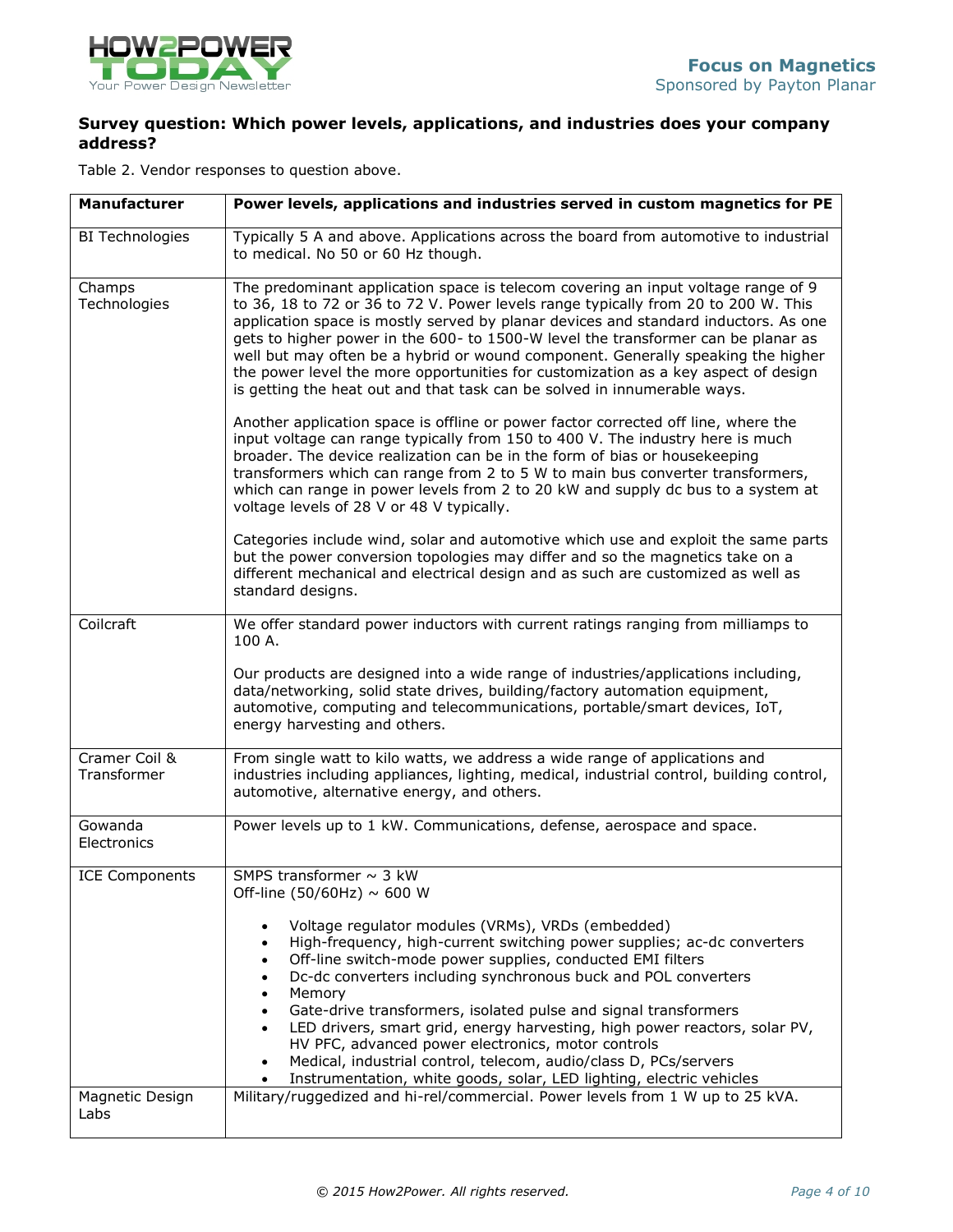

| Payton Planar            | Payton offers custom magnetics with a max of 1000 V in and 1000 A. Power levels<br>from a few watts to 100 kW on a single transformer for full military environments,<br>automotive and industrial.                                                                                                                                                                                                                                                                                                                                                                                                                                                                                                                                                           |  |
|--------------------------|---------------------------------------------------------------------------------------------------------------------------------------------------------------------------------------------------------------------------------------------------------------------------------------------------------------------------------------------------------------------------------------------------------------------------------------------------------------------------------------------------------------------------------------------------------------------------------------------------------------------------------------------------------------------------------------------------------------------------------------------------------------|--|
| Precision                | Switch-mode power supplies: 1 to 10 kW                                                                                                                                                                                                                                                                                                                                                                                                                                                                                                                                                                                                                                                                                                                        |  |
|                          | Inverters: up to 5 MW (reactors)                                                                                                                                                                                                                                                                                                                                                                                                                                                                                                                                                                                                                                                                                                                              |  |
|                          | Applications:<br>LED applications<br>Switch-mode power supplies<br>Ac-dc converters<br>Dc-dc converters<br>Power factor correction<br>Solar micro inverters<br>Dc-ac inverters<br>Industries<br>Medical<br>$\bullet$<br>Aerospace & military<br><b>Industrial Controls</b><br>Instrumentation<br><b>HVAC</b>                                                                                                                                                                                                                                                                                                                                                                                                                                                  |  |
|                          | Telecommunications<br>Consumer electronics                                                                                                                                                                                                                                                                                                                                                                                                                                                                                                                                                                                                                                                                                                                    |  |
| <b>Premier Magnetics</b> | Power levels: Typically 1 to 300 W (up to 500 W)                                                                                                                                                                                                                                                                                                                                                                                                                                                                                                                                                                                                                                                                                                              |  |
|                          | Applications: Our products are currently being used in a variety of applications<br>including cabin lighting/galley equipment (Boeing 737s) and in-flight entertainment<br>systems (Boeing and Airbus), medical equipment, low-cost/high-volume audio<br>amplifiers, professional quality amplifiers and speakers, Hollywood motion-picture<br>set lighting, phone chargers, power meters, computer-video interfaces, switchers,<br>configurable control systems, distribution amplifiers, computer-video scan<br>converters, household appliances, guided munitions, and many more. Our broad<br>range of magnetic components serves the communications, computer, industrial,<br>commercial, medical, defense, audio and lighting, and avionics industries. |  |
| <b>Pulse Electronics</b> | The power sweet spot is $\leq$ 300 W for wirewound transformers and $\sim$ 1 kW for planar<br>and for inductors typically below 80 A.                                                                                                                                                                                                                                                                                                                                                                                                                                                                                                                                                                                                                         |  |
|                          | Pulse concentrates on computing, datacom, industrial control, PV inverters, LED<br>lighting and smart grid applications and markets.                                                                                                                                                                                                                                                                                                                                                                                                                                                                                                                                                                                                                          |  |
| Standex-Meder            | Power levels: 10 W to 30 kW                                                                                                                                                                                                                                                                                                                                                                                                                                                                                                                                                                                                                                                                                                                                   |  |
| Electronics              | Applications and industries: ac-dc resonant designs, aerospace and military (high<br>reliability/repeatability), appliances, automotive, electric and hybrid vehicles,<br>battery chargers (12 V, 24 V, 48 V, 1 kW to 10 kW), dc-dc converters (100 W to<br>1200 W) in distributed power systems, distributed isolated power, feedback control,<br>high-current POL converters, high-power LED lighting, industrial power, welding,<br>isolated inverters, isolated (non-regulated) bus converters (Vout = $9$ V to 12 V),<br>renewable energy-wind and photovoltaic power systems, servers-data centers<br>(400 V dc), telecom applications ("sweet spot" at Vin = 36 V to 72 and output = 40<br>W to 250 W), welding, lasers, and test equipment.           |  |
| Vishay                   | Power levels: Switched-mode power supplies to 20 kW, inverters to 1 MW, and<br>planars to 8 kW                                                                                                                                                                                                                                                                                                                                                                                                                                                                                                                                                                                                                                                                |  |
|                          | Applications: Implantable medical products for cardiac management and neuro<br>stimulation, external medical devices including surgical navigation, hearing devices,<br>and external defibrillators, avionics and military including cockpit controls,<br>entertainment system power, mobile communications, radar systems, engine<br>controllers, landing systems, communication satellites, hybrid electric inverters for                                                                                                                                                                                                                                                                                                                                   |  |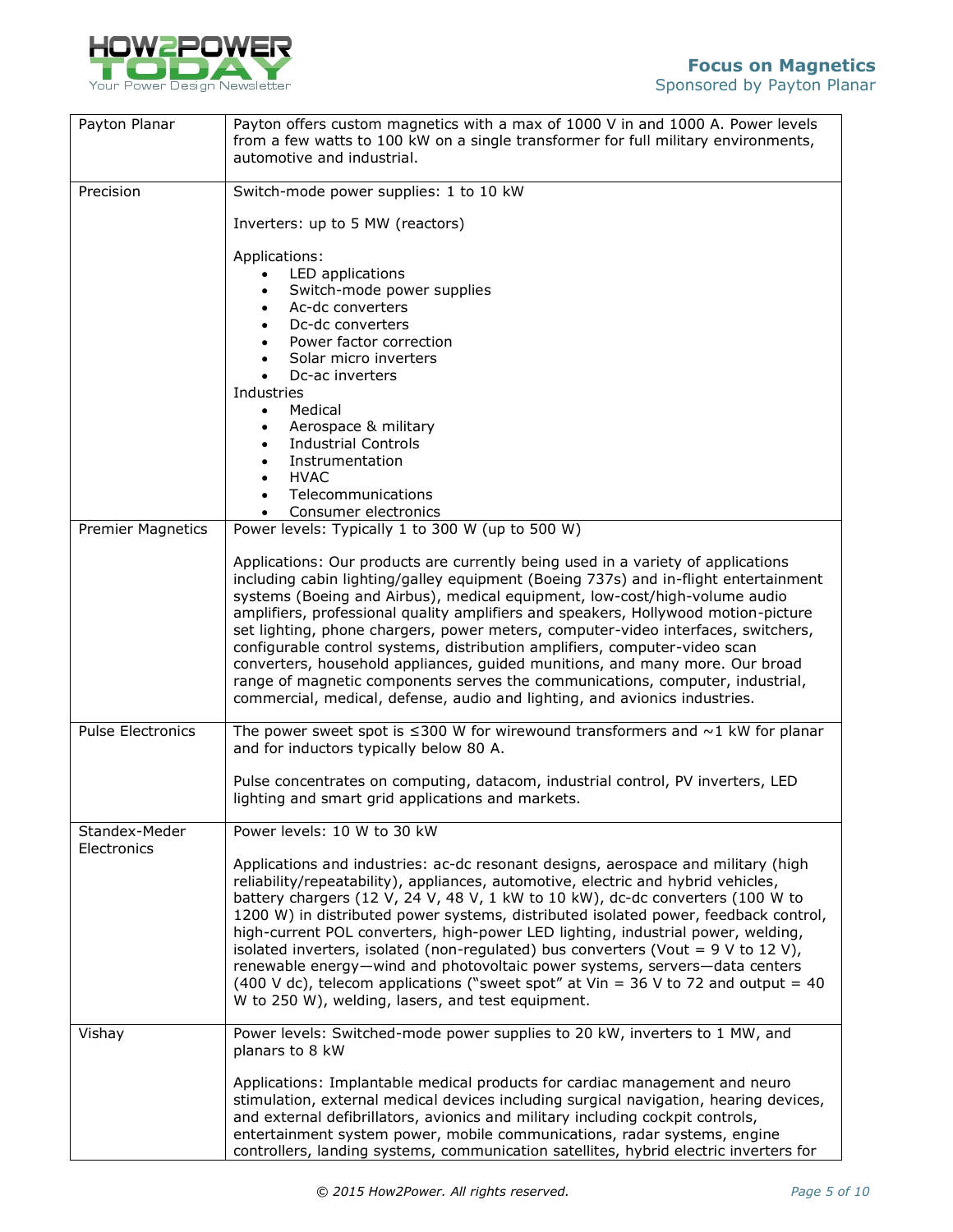

|                             | automobiles, commercial solar string inverters, power supplies for semiconductor<br>manufacturing equipment and electric power line monitoring.                                                                        |
|-----------------------------|------------------------------------------------------------------------------------------------------------------------------------------------------------------------------------------------------------------------|
|                             | Industries: All industries that require high-reliability magnetic components where<br>quality is critical, including medical, industrial, avionics, military, and space.                                               |
| Wurth Electronics<br>Midcom | We prefer to design for power levels up to 150 W. Applications include offline,<br>lighting, metering, PoE, dc-dc converter, industrial controls, white goods, DSL,<br>telecom, CMC, PFC, charging, and standby power. |
|                             | Industries are lighting, metering, telecom, industrial, home appliance, building<br>automation/security systems, and more                                                                                              |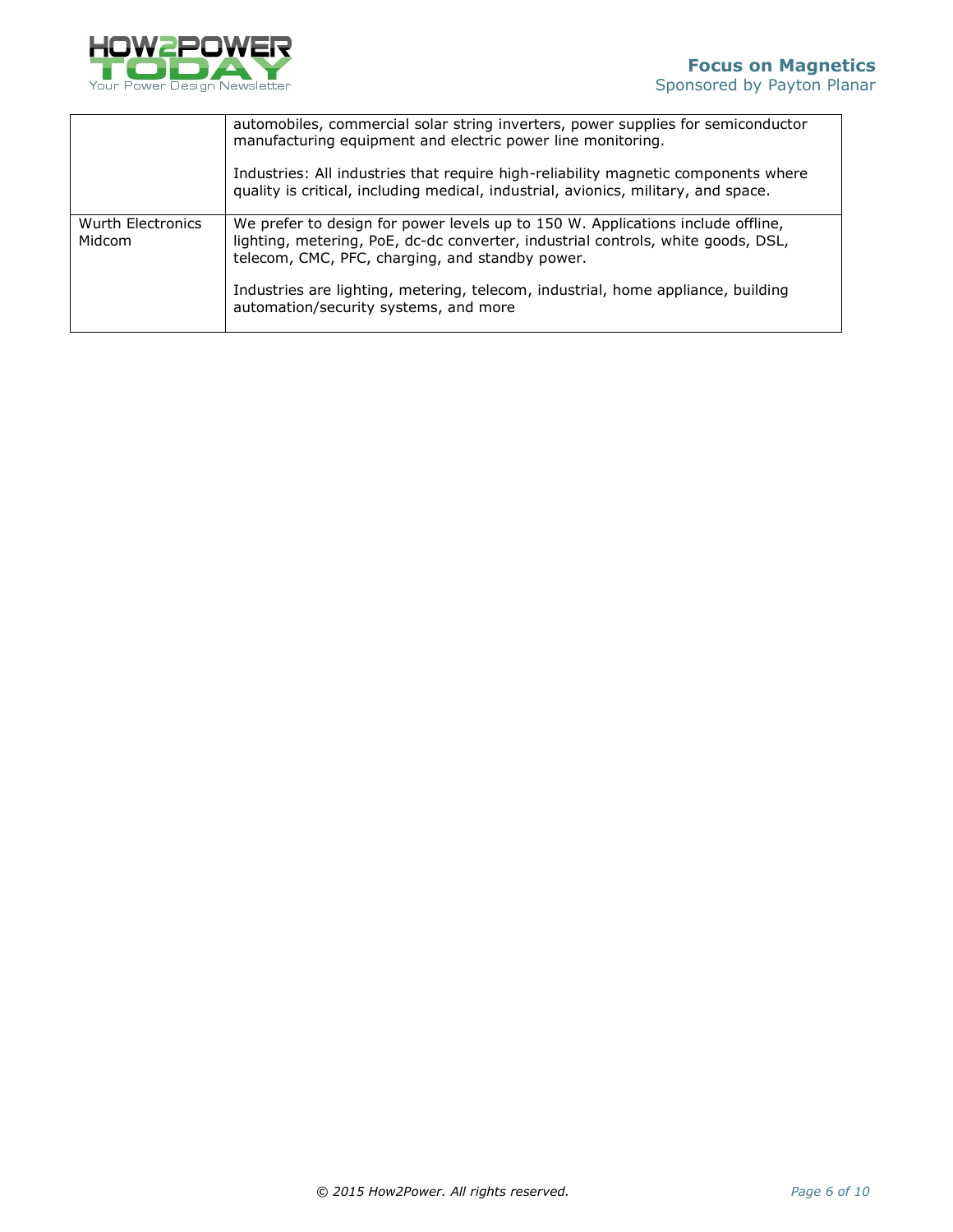

# **Survey question: What are the specials strengths of your company in this area? These could relate to design, manufacturing, delivery, pricing, or other aspects of providing custom magnetic components.**

Table 3. Vendor responses to question above.

| Manufacturer                 | Strengths of company in custom magnetics for PE                                                                                                                                                                                                                                                                                                                                                                                                                                                                                                                                                                                                                                                                                                                                                                                                                                                                                                             |
|------------------------------|-------------------------------------------------------------------------------------------------------------------------------------------------------------------------------------------------------------------------------------------------------------------------------------------------------------------------------------------------------------------------------------------------------------------------------------------------------------------------------------------------------------------------------------------------------------------------------------------------------------------------------------------------------------------------------------------------------------------------------------------------------------------------------------------------------------------------------------------------------------------------------------------------------------------------------------------------------------|
| <b>BI Technologies</b>       | We excel in customer service, offer competitive pricing, are easier to work with as<br>compared to some of our competitors, and have low minimum order requirements.<br>Our Malaysia facility is accredited to TS16949, ISO14000, ISO 13485, and OSHAS<br>18000.                                                                                                                                                                                                                                                                                                                                                                                                                                                                                                                                                                                                                                                                                            |
| Champs<br>Technologies       | Champs Technologies offers the widest array of planar solutions for every<br>application space. So we adapt planar for different power levels and sizes. One of<br>the difficulties in doing this is having the tooling available for all of the myriad turns<br>combinations and possibilities. Champs has amassed, over the years, a significant<br>stock level for all these sizes and turns and so we almost always have a part we can<br>supply or modify in order to fulfill a design request. We are very active in reference<br>designs which, by definition, will involve a standard product. However, customers<br>always present their unique requests which usually take the form of modified input<br>voltage range or power level or means for optimizing the thermal performance.<br>Some cases are as simple as offering through-hole versions of surface-mount<br>components. Other cases revolve around cost-effective thermal solutions. |
| Coilcraft                    | Our strength in providing custom magnetics is our experience in both the design<br>and manufacture of a wide range of magnetic components. Being able to draw on a<br>wide range of inductor styles and material types, and serving a broad application<br>space, gives us a full tool box from which to find the optimum solution for any<br>particular customer situation.                                                                                                                                                                                                                                                                                                                                                                                                                                                                                                                                                                                |
| Cramer Coil &<br>Transformer | Cramer's focus is on custom design and engineering support. We have<br>manufacturing in China and the U.S. with extensive investment in automated<br>winding equipment.                                                                                                                                                                                                                                                                                                                                                                                                                                                                                                                                                                                                                                                                                                                                                                                     |
| Gowanda<br>Electronics       | Hi-rel work to Mil-Std-981 and NASA EEE INST-002. Solder certification to NASA<br>87393, QPL designs to Mil-Prf-27, in-house mold fabrication, in-house<br>environmental lab to support test plans.                                                                                                                                                                                                                                                                                                                                                                                                                                                                                                                                                                                                                                                                                                                                                         |
| <b>ICE Components</b>        | Design and engineering support is our primary strength: We help the engineers with<br>UL designs, UL listings, offer engineering support to meet difficult specs and achieve<br>desired performance. We understand environmental temp requirements, high<br>ambient and low temp rise, potted units for dirty environment, high current and<br>voltage apps.                                                                                                                                                                                                                                                                                                                                                                                                                                                                                                                                                                                                |
| Magnetic Design<br>Labs      | Design in house, design assistance or complete design to specs offered, high-<br>voltage, manufacturing in house, expedited delivery offered. Also, we can provide<br>test data that characterizes the custom magnetics for high-frequency SMPS use.                                                                                                                                                                                                                                                                                                                                                                                                                                                                                                                                                                                                                                                                                                        |
| Payton Planar                | Payton can provide a full proposal on a custom solution within 24 hours. Payton can<br>provide a working sample within days. Engineering and manufacturing locations<br>around the world. Best of the best customer service and support. Magnetics<br>designers with power supply design experience. Full technical in-house expertise.<br>Payton has over 200 years combined design experience in magnetics.                                                                                                                                                                                                                                                                                                                                                                                                                                                                                                                                               |
| Precision                    | Precision specializes in high-frequency, high-efficiency and high-power-density<br>magnetics for power electronics applications. Precision utilizes Ansys Maxwell 2D/3D<br>state-of-the-art electromagnetic simulation software to optimize power electronic<br>magnetics. Combining strong domestic and offshore manufacturing presence,<br>Precision offers price-competitive magnetic components.                                                                                                                                                                                                                                                                                                                                                                                                                                                                                                                                                        |
| <b>Premier Magnetics</b>     | We have over 23 years in the industry with unmatched quality and on time-delivery<br>records, as well as customer retention rates. Unlike any of our magnetic                                                                                                                                                                                                                                                                                                                                                                                                                                                                                                                                                                                                                                                                                                                                                                                               |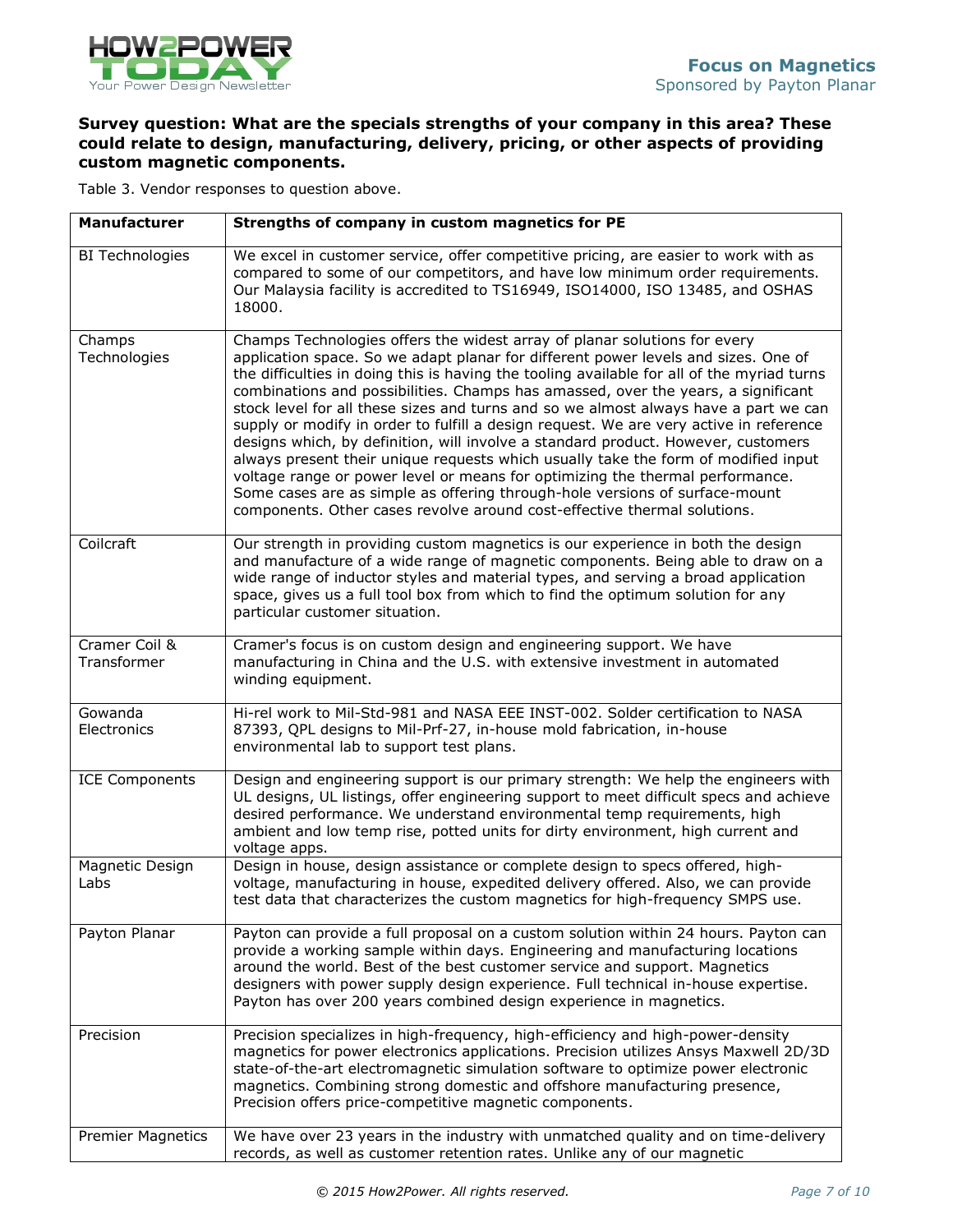

|                                    | competitors, when needed, we will also provide a complete power circuit schematic<br>when needed. We are experts in magnetic design but have a strong understanding<br>up to the circuit level and power topologies. We work closely with several of the top<br>power semiconductor manufacturers to insure compatibility with their products,<br>which enhances the end-users' successful implementation.                                                                                                                                                                                                                                                                                                                                                                                                                                                                                                                                                                                                  |
|------------------------------------|-------------------------------------------------------------------------------------------------------------------------------------------------------------------------------------------------------------------------------------------------------------------------------------------------------------------------------------------------------------------------------------------------------------------------------------------------------------------------------------------------------------------------------------------------------------------------------------------------------------------------------------------------------------------------------------------------------------------------------------------------------------------------------------------------------------------------------------------------------------------------------------------------------------------------------------------------------------------------------------------------------------|
| <b>Pulse Electronics</b>           | Demonstrated engineering and high-volume product launch expertise<br>Strong relationships with leading electronic OEMs<br>$\bullet$<br>Excellent value and outstanding quality products delivered from high-<br>volume production facilities<br>Geographic proximity to customers' design and production<br>Regional Pulse FAE support<br>3D finite element analysis tool for electromagnetic field simulations<br>$\bullet$<br>3D mechanical modeling for Solidworks and other software tools.<br>Rapid prototyping (3D printer for unique shapes)                                                                                                                                                                                                                                                                                                                                                                                                                                                         |
| Standex-Meder<br>Electronics       | Our unique advantages include patented header (U.S. PAT. 7,129,809) and terminal<br>(U.S. PAT. 7,460,002) design yielding superior thermal management, direct thermal<br>contact between bottom of ferrite core and heat-dissipating substrate, ability to<br>attach to a substrate/heatsink with controlled temperature, stable and precise co-<br>planarity of terminals on both sides, excellent solderability characteristics, planar<br>turn surface in direct contact core backwall (thus greatly improving thermal<br>conductivity and reducing EMI), flexible low-impedance terminations, ability to<br>operate without any air flow for cooling, and compliance with the required min. 8-<br>mm clearance and creepage.<br>Electrical and mechanical specs: low-profile, low-leakage inductance, repeatable<br>leakage inductance, capacitance, volumetric efficiency (small size), low turns count<br>(which improves copper loss), and optimized core cross section (which lowers core<br>loss.) |
| Vishay                             | Our strength is in our vast engineering design resources and extensive experience in<br>custom magnetic design with finite element analysis software and 3D mechanical<br>modeling. We are a technology leader in all major market segments with multiple<br>world class manufacturing sites and low-cost labor options. Factory certifications<br>include ITAR, ISO-9001, ISO-13485, and TS-16949. We have extensive in-house<br>capabilities for tooling and have a certified test lab for certification testing for the<br>automotive, military and space-grade applications.                                                                                                                                                                                                                                                                                                                                                                                                                            |
| <b>Wurth Electronics</b><br>Midcom | We encourage customers to leave the design to us. Let us do what we're good at-<br>serving customers by designing a product that fulfills their needs, especially in<br>regards to meeting required safety standards. All three of our manufacturing<br>facilities have identical quality control processes, which allows for shift of product in<br>the event of issues at a specific plant. We are continuously seeking ideas for flexible<br>manufacturing and automation opportunities, which increases efficiency, and<br>decreases lead times. In 2014, we logged over 1800 reference designs with IC<br>houses. Spice models, an Eagle Library and 3D models are available for our custom<br>products.                                                                                                                                                                                                                                                                                               |

## *Company Links and Locations*

[BI Technologies](http://www.bitechnologies.com/) 4200 Bonita Place Fullerton, CA 92835-1053 U.S.A.

[Champs Technologies](http://www.champs-tech.com/) No. 309 Chung Chi Rd. Shalu, Taichung Taiwan 43301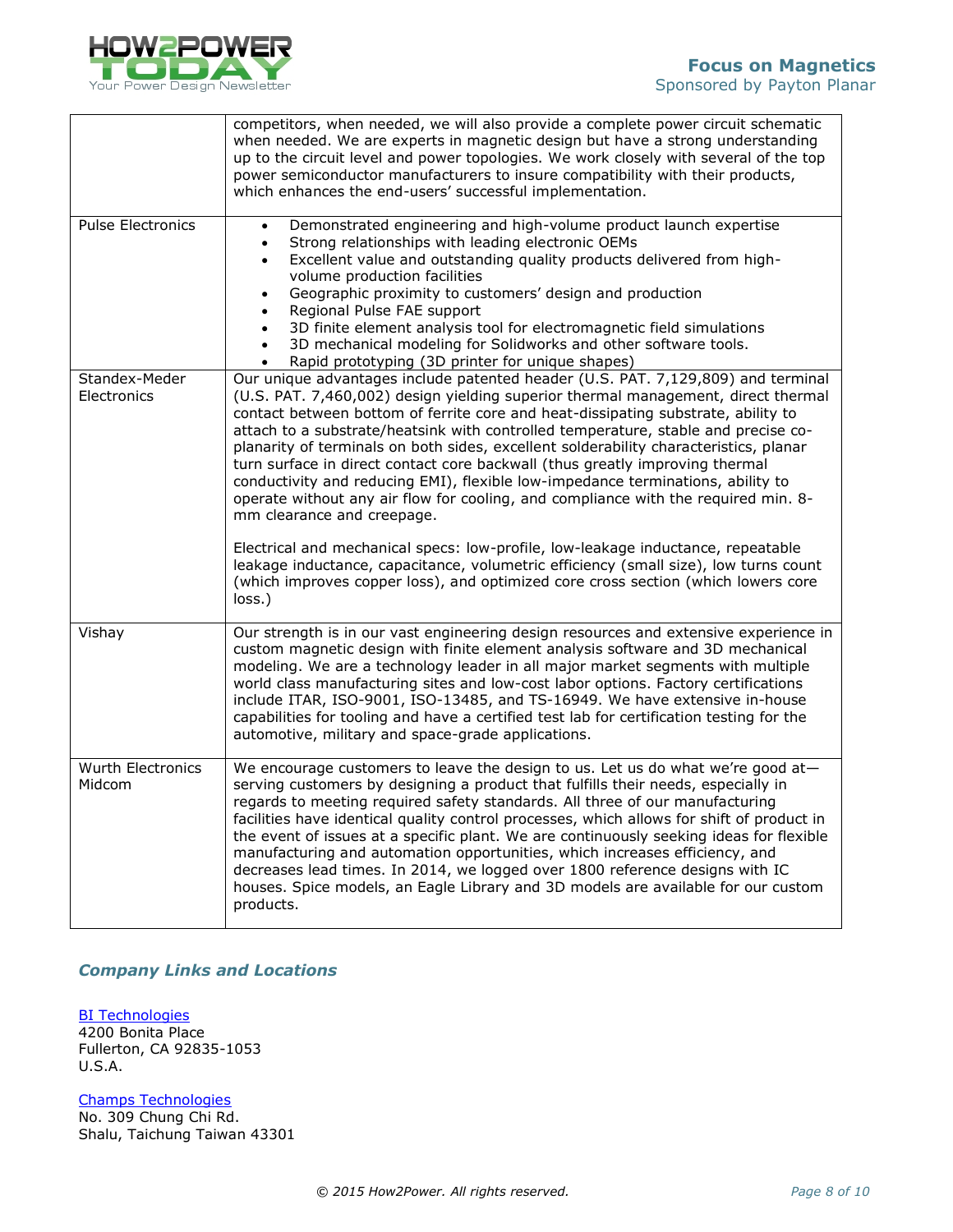

and

3 Tinker Lane, East Setauket, NY 11733. U.S.A.

#### **[Coilcraft](http://www.coilcraft.com/)**

1102 Silver Lake Road Cary IL 60013 U.S.A.

and

21 Napier Place, Wardpark North Cumbernauld, UK G68 0LL

and

3F, 91-2, Section 2, Chung-Yang Road, Tu-Cheng Taipei Hsien 23668 Taiwan ROC

### [Cramer Coil & Transformer](http://www.cramerco.com/)

401 Progress Drive Saukville WI 53080 U.S.A.

### [Gowanda Electronics](http://www.gowanda.com/)

1 Magnetic Parkway Gowanda, NY 14070 U.S.A.

## [ICE Components](http://www.icecomponents.com/)

1165 Allgood Road, Suite 20 Marietta, Georgia 30062 U.S.A.

## [Magnetic Design Labs](http://www.magneticdesign.com/)

1636 East Edinger Avenue, Suites H & I Santa Ana, CA 92705 U.S.A.

#### [Payton Planar](http://www.paytongroup.com/)

1805 S. Powerline Road, Suite 109 Deerfield Beach FL 33442 U.S.A.

### [Precision](http://www.precision-inc.com/)

1700 Freeway Boulevard Minneapolis, MN 55430 U.S.A.

#### **[Premier Magnetics](http://www.premiermag.com/)**

20381 Barents Sea Circle Lake Forest, CA 92630 U.S.A.